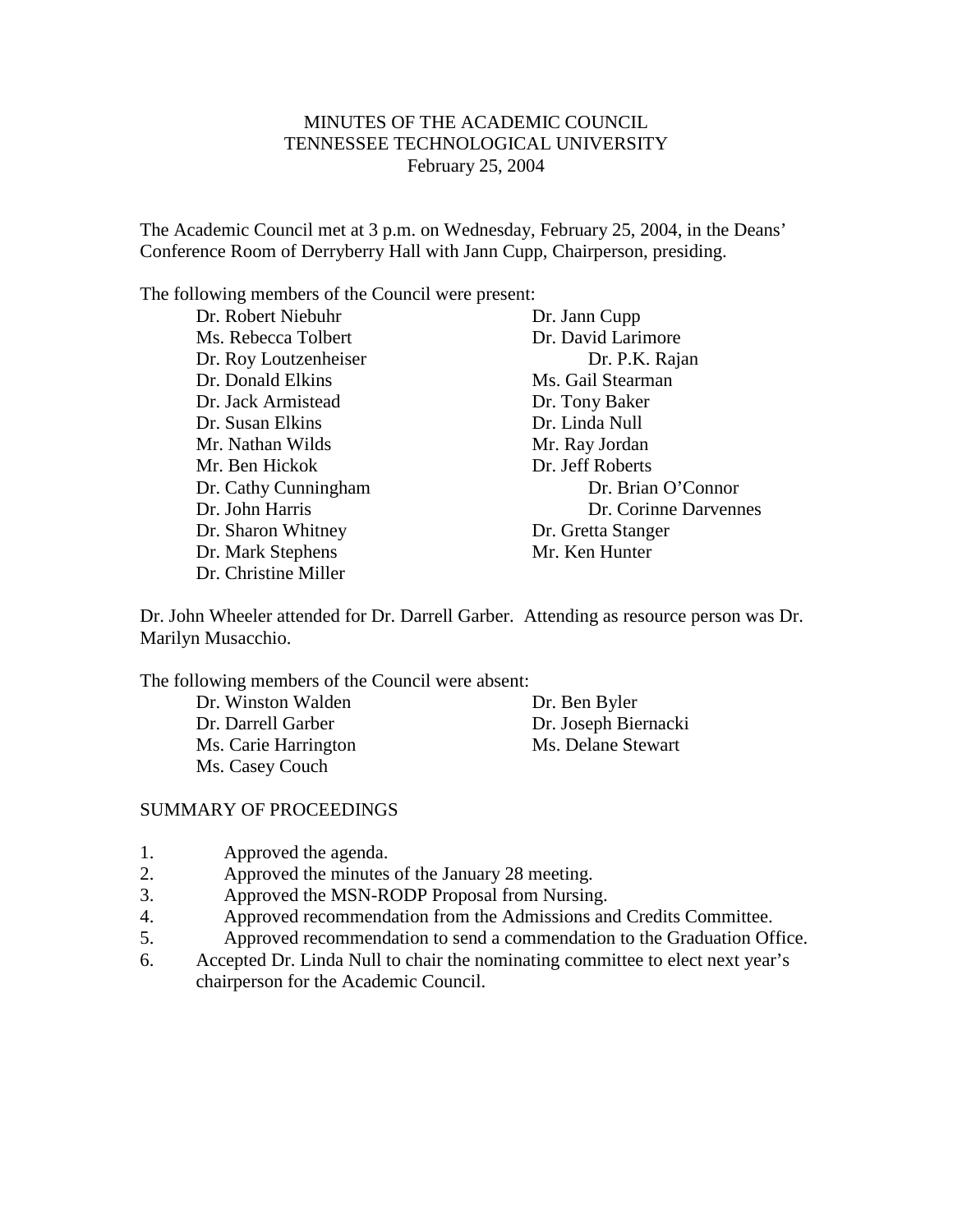## PROCEEDINGS

#### Approval of the Agenda

Dr. Loutzenheiser MOVED approval of the agenda, and Mr. Jordan SECONDED the motion. The agenda was APPROVED.

## Approval of the Minutes of the January 28 Meeting

Dr. Don Elkins MOVED approval of the minutes of the January 28 meeting as posted on the Academic Council web site, and Dr. Stanger SECONDED the motion. The minutes were APPROVED as posted.

### MSN-RODP Proposal from Nursing

Dr. Cupp stated that the Graduate School Executive Committee had approved the proposal. He asked Dr. Marilyn Musacchio to present an overview of the proposal. (The essential elements of the proposal were sent to the Council prior to the meeting with the option to review the entire document on CD in the Nursing office.) Dr. Musacchio stated that in March 2003, the Deans of Nursing in the six TBR schools were approached to implement a model for the MSN on-line degree program. The first meeting was help in June with a curriculum committee being appointed and meeting in July, along with the executive committee. The entire document is 450 pages. It was mandated by Dr. Paula Short to put a masters degree program for nursing on-line across the state. The proposal has gone through all the universities throughout the TBR system. The School of Nursing was reviewed by the Board of Nursing yesterday, February 24, with two representatives from the Board of Nursing and one from TBR. In their exit comments they were very impressed with the proposal and felt we were meeting the need in the state for nursing faculty, in addition to meeting the shortage of nurses throughout the state. This is the only such program in the United States that consists of a whole system. Dr. Loutzenheiser MOVED approval of the proposal, and Dr. Don Elkins SECONDED the motion. After some discussion and questions, the motion was APPROVED by a unanimous vote.

#### Recommendation from the Admissions and Credits Committee

Dr. Cupp asked Mrs. Tolbert to present the recommendation from the Admissions and Credits Committee (which was sent to the Council prior to the meeting). Mrs. Tolbert stated that at the last meeting it was mentioned that the lottery would probably begin counting attempted hours after the  $14<sup>th</sup>$  day of the term. Two weeks ago at the state level Admissions and Records Officers meeting, this was passed and will be implemented. Brian Nolan at THEC and the TSAC representative told them they were going to go with whatever TBR passed and it will be the same requirement for the University of Tennessee system.

The recommendation of the Admissions and Credits Committee is that we implement the Tennessee Tech policy that the grade of "W" will appear for the student who drops the course after the  $14<sup>th</sup>$  day of the term. Mrs. Tolbert MOVED approval of the recommendation, and Dr. Loutzenheiser SECONDED the motion. Mrs. Tolbert stated that the  $14<sup>th</sup>$  day is calculated starting with day one as the first class day and includes every holiday and every weekend day. The  $14<sup>th</sup>$  day is the day that the